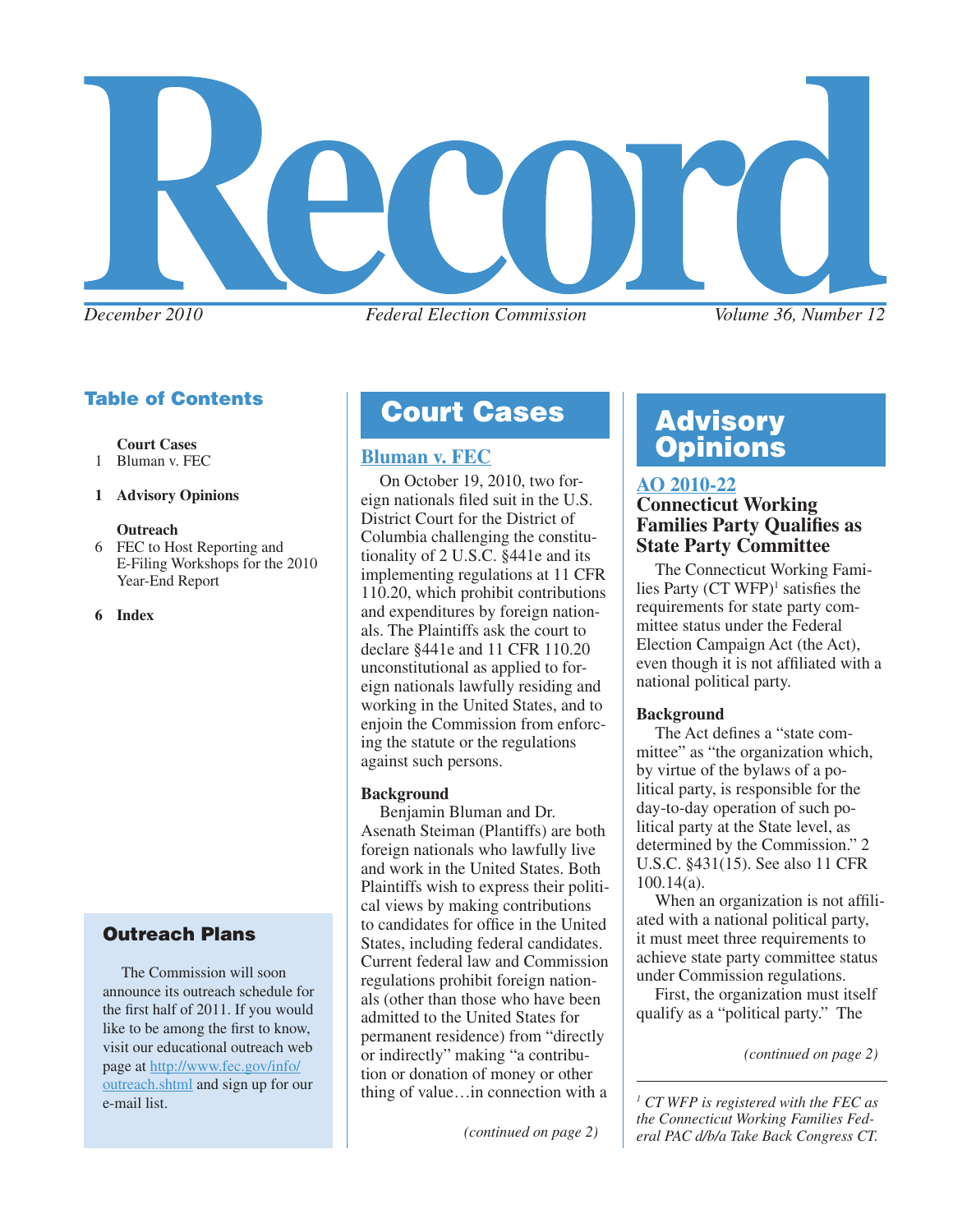#### Court Cases

*(continued from page 1)*

federal, state or local election;" making "a contribution or donation to a committee of a political party;" or making an "expenditure," "independent expenditure," or "disbursement for an electioneering communication" in connection with any federal, state or local election in the United States. 11 CFR 110.20.

A knowing and willful violation of the foreign national ban is punishable by a civil penalty not exceeding the greater of \$10,000 or 200 percent of any contribution or expenditure involved in the violation. It is also punishable criminally by up to

#### **Federal Election Commission 999 E Street, NW Washington, DC 20463**

800/424-9530 (Toll-Free) 202/694-1100 (Information Div.) 202/501-3413 (FEC Faxline) 202/219-3336 (TDD for the hearing impaired)

**Matthew S. Petersen**, Chairman **Cynthia L. Bauerly**, Vice Chair **Caroline C. Hunter**, **Commissioner Donald F. McGahn II**, Commissioner **Steven T. Walther**, Commissioner **Ellen L. Weintraub, Commissioner** 

**Alec Palmer,** Acting Staff Director **Christopher Hughey**, Acting General Counsel

Published by the Information Division of the Office of Communications **Greg J. Scott**, Assistant Staff Director **Amy L. Kort,** Deputy Assistant Staff Director **Myles G. Martin**, Editor

<http://www.fec.gov>

five years' imprisonment. 2 U.S.C.  $\S$ §437g(a)(5) and (d).

The Plaintiffs claim that the foreign national ban violates the First Amendment and that since the Plaintiffs lawfully reside and work in the United States, they are fully protected by the First Amendment. Plaintiffs also claim that the forms of expression that are criminalized by the foreign national prohibition are core political speech entitled to the strongest protection under the First Amendment.

#### **Request for Relief**

The Plaintiffs request that the court declare 2 U.S.C. §441e and 11 CFR 110.20 unconstitutional as applied to foreign nationals who lawfully live and work in the United States, enjoin the FEC from enforcing those provisions against the Plaintiffs or other similarly situated foreign nationals, grant costs and attorneys' fees and award any other relief that the court deems just and proper.

U.S. District Court for the District of Columbia: 1:10-cv-01766-RMU. —*Myles Martin*

#### Advisory Opinions

*(continued from page 1)*

Act and Commission regulations define a "political party" as an "association, committee, or organization that nominates a candidate for election to any Federal office whose name appears on the election ballot as the candidate of the association, committee or organization." 2 U.S.C. §431(16); 11 CFR 100.15.

Second, the organization must possess an official party structure. 2 U.S.C. §431(15); 11 CFR 100.14(a).

Third, the organization must be responsible for the day-to-day operations of a political party at the state level. See 2 U.S.C. §431(15); 11 CFR 100.14(a). See also AOs 2008- 12 and 2007-23.

#### **Analysis**

The Committee meets the three requirements and thus qualifies as a state committee of a political party within the meaning of the Act and Commission regulations.

First, CT WFP qualifies as a "political party" because two of its candidates qualify as federal candidates and appeared on the November 2010 Connecticut general election ballot as candidates of CT WFP.<sup>1</sup>

Second, CT WFP's Rules establish an official party structure and CT WFP has qualified for status as a "minor political party" under Connecticut law.

Finally, the Rules of CT WFP identify the role of the Committee and its responsibilities for the day-to-day functions and operations at the state level. The Committee's responsibility for the operations at the state level is commensurate with the responsibility of other state party committees that the Commission has previously recognized.

Date Issues: October 26, 2010; Length: 5 pages.

—*Katherine Wurzbach*

*(continued on page 3)*

*1 Note that both aforementioned federal candidates also appeared on the 2010 ballot as candidates of the Democratic Party. The Commission has concluded, in previous advisory opinions, that a candidate's association with more than one political party is irrelevant when reviewing a party's qualification for state committee status. See AO 2007-23 at n.6.*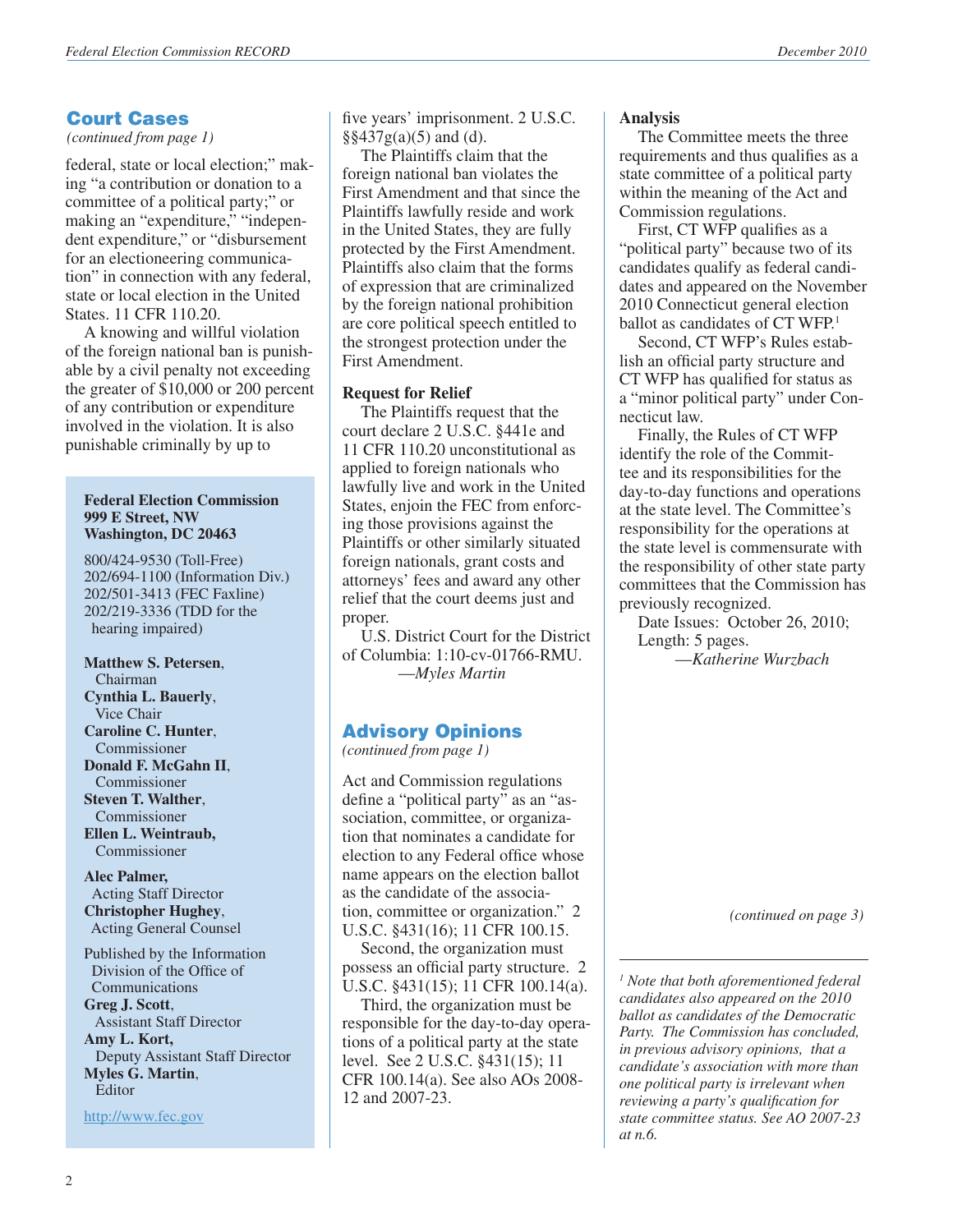#### Advisory Opinions

*(continued from page 2)*

#### **[AO 2010-26](http://saos.fec.gov/aodocs/AO%202010-26.pdf) Campaign Funds May be Used for Moving-Related Storage Costs**

A retiring Member of Congress may use campaign funds to pay for temporary storage costs associated with his move from Washington, D.C., back to his home state. These expenses arise from the ordinary and necessary duties of a federal officeholder, and can therefore be paid with campaign funds.

#### **Background**

Representative Brian Baird plans to retire from Congress when the current term ends, and return to his home state.

To prepare for the move, the Baird family has placed nearly half of the items from its Washington, D.C. residence into a storage facility. These items will remain in storage from mid-August to mid-December 2010. Baird for Congress, the Congressman's principal campaign committee, seeks to pay the storage costs with campaign funds.

The Baird family is paying the full, normal rate for the storage and neither Representative Baird nor his family members have any personal, commercial or political relationship with the storage company.

#### **Analysis**

The Federal Election Campaign Act (the Act) prohibits personal use of campaign funds. The Act and Commission regulations define "personal use" as the use of funds "to" fulfill any commitment, obligation, or expense of a person that would exist irrespective of the candidate's election campaign or individual's duties as a holder of Federal office." 2 U.S.C. §439a(b)(2), 11 CFR  $113.1(g)$ .

The Act and Commission regulations provide a non-exhaustive list of items that are considered *per se* personal use. 11 CFR 113.1(g)  $(1)(i)(A)-(J)$ . For items not on that list, such as the storage expenses incurred by Representative Baird and his family, the Commission determines on a case-by-case basis whether the expense is considered "personal use."

In previous advisory opinions, the Commission has addressed whether Members of Congress can use campaign funds to move themselves, their family members and their household and office furnishings between Washington, D.C. and their home states. AOs 1980-138, 1987-11, and 1996-14. In each case, these expenses were considered to be in connection with the duties of a federal officeholder, meaning the personal use ban did not apply.

In keeping with these precedents, the Commission found the costs of temporarily storing the Baird family's household items to be part of the moving process, and thus ordinary and necessary expenses in connection with Representative Baird's duties as a holder of federal office. As a result, Baird for Congress may use campaign funds to pay the storage expenses.

The Committee must report the payments as "other disbursements."

Date Issued: November 18, 2010; Length: 4 pages.

*—Isaac J. Baker*

#### **[AO 2010-27](http://saos.fec.gov/aodocs/AO%202010-27.pdf) Transfers Between Authorized Committees**

The principal campaign committee for a Presidential ticket may transfer general election funds to retire debts from the Vice-Presidential nominee's Presidential primary campaign.

#### **Background**

Former Senator Joseph Biden was a candidate in 2008 for the Democratic nomination for President. His principal campaign committee, Biden for President ("BFP"), received public financing for his campaign for the Presidential nomination. On January 3, 2008, former Senator Biden ended his campaign for the Presidential nomination.

On August 27, 2008, the Democratic Party nominated former Senator Barack Obama for President and former Senator Biden for Vice President for the upcoming general election. In September 2008, the Obama for America ("OFA") campaign committee amended its Statement of Organization to list the former Senators as the candidates on whose behalf it would operate. OFA did not elect to receive public financing for the 2008 Presidential primary or general elections.

Following the 2008 Presidential election, the Commission conducted a mandatory audit of BFP pursuant to the rules at 2 U.S.C. §9038(a) and 11 CFR 9038.1. The Commission approved findings requiring BFP to make \$133,105 in payments to the U.S. Treasury within 30 days of issuance of the Final Audit Report ("FAR") and to make a payment to the U.S. Treasury for \$85,900 in stale-dated checks, which has not yet occurred. The Commission has not yet issued the Final Audit Report. BFP does not have enough cash on hand to pay its outstanding debts and obligations, including the expected payments to the U.S. Treasury.

*(continued on page 4)*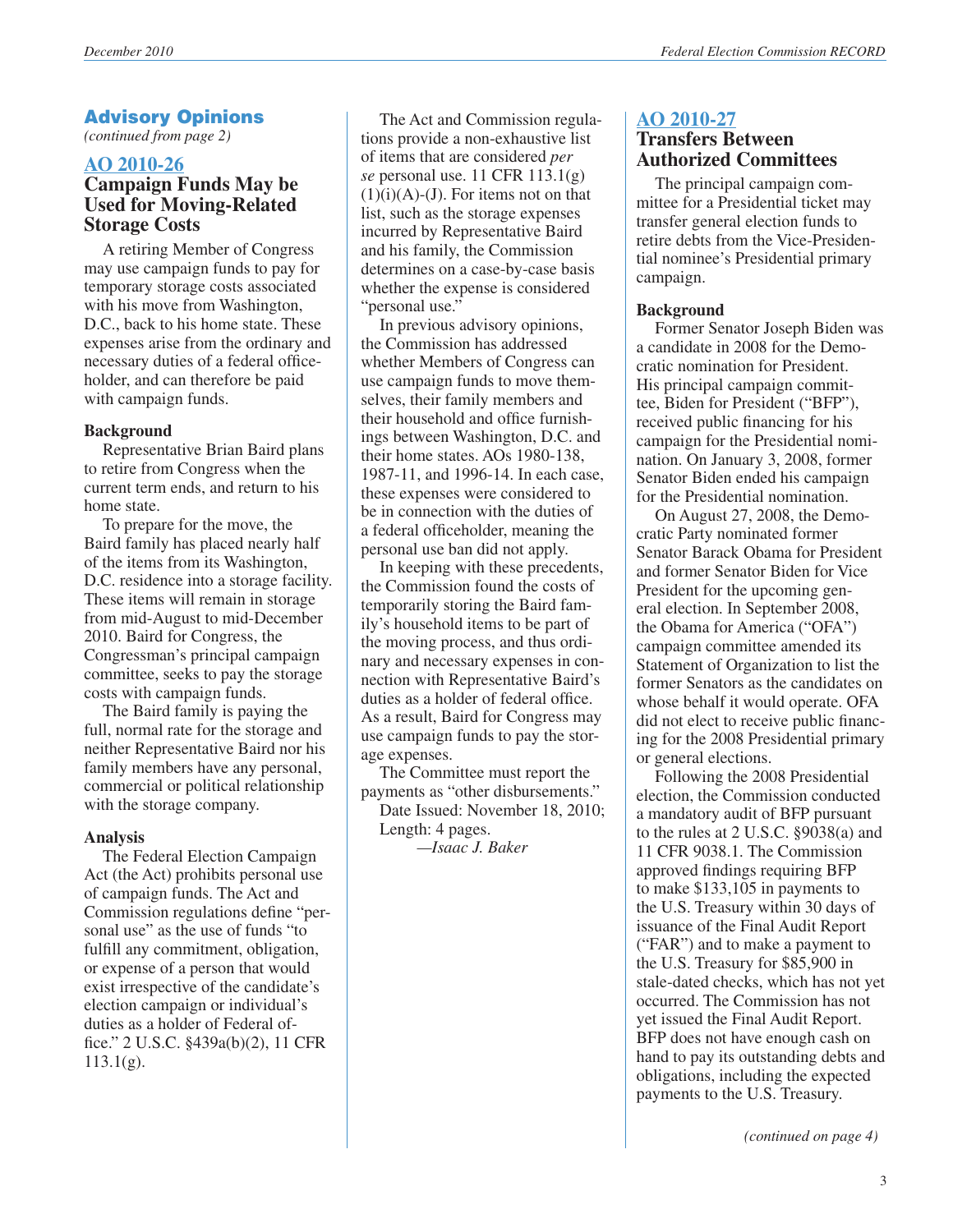#### Advisory Opinions

*(continued from page 3)*

BFP and OFA asked the Commission whether OFA may transfer \$138,000 to BFP pursuant to 11 CFR  $110.3(c)(4)$ , or in the alternative, may OFA pay BFP's debts. The requestors also asked whether the Commission would toll the running of BFP's 30-day deadline to make payments to the U.S. Treasury.

#### **Analysis**

The Commission concluded that OFA may transfer funds to BFP pursuant to 11 CFR 110.3(c)(4) to cover BFP's net debts, including its expected payments to the U.S. Treasury.

The Commission noted that the Federal Election Campaign Act ("the Act") does not limit the transfers of funds between principal campaign committees of a candidate seeking nomination or election to more than one federal office so long as: (1) such a transfer is not made when the candidate is actively seeking nomination or election to both such offices; (2) the contribution limits are not exceeded by such a transfer; and (3) the candidate has not elected to receive public financing. 2 U.S.C. §441a(a)(5)(C). Commission regulations provide two sets of rules for transfers between a federal candidate's authorized federal campaign committees.

The Commission determined that the rules at  $110.3(c)(5)$  concerning dual-candidacy transfers do not apply since former Senator Biden's candidacies were not concurrent. He withdrew from the Presidential race on January 3, 2008 and his Vice Presidential candidacy did not begin until August 27, 2008. The Commission noted that former Senator Biden's principal campaign committee for his 2008 Senate candidacy is not at issue because he does not seek to transfer funds to or from Citizens for Biden.

The Commission found that the transfer rules at  $110.3(c)(4)$ , which

permit unlimited transfers between previous and current federal campaign committees or between two previous federal campaign committees, would apply. The Commission noted that both BFP and OFA would fulfill the definition of previous federal campaigns as they were organized to further former Senator Biden's campaigns for the 2008 Presidential nomination and Vice-Presidency, respectively. 11 CFR  $110.3(c)(4)(i)$ .

Since OFA was former Senator Biden's principal campaign committee for the 2008 Presidential general election, OFA must be able to demonstrate that the transferred funds consist only of general election funds. OFA must also be able to demonstrate that they do not include contributions made in violation of the Act. 11 CFR 110.3(c)(4).

Finally, the Commission noted that the transferred funds do not need to be aggregated with contributions to BFP from the same contributor and would not be aggregated for purposes of the contribution limits at 11 CFR 110.1, 110.2. However, under the rules at 110.3(c)(4) (iii), contributions that make up the transferred funds would still need to be aggregated with contributions from the same contributor for the next election unless the contributions were designated for another election, and the candidate has net debts outstanding for the election so designated.

Since OFA may transfer funds to BFP, the Commission found the requestors' question about OFA paying BFP's debts moot. The Commission also found the question on tolling the 30 day deadline moot as the FAR has not been issued.

Date issued: November 18, 2010; Length: 6 pages.

*—Stephanie Caccomo*

#### **[AO 2010-28](http://saos.fec.gov/aodocs/AO%202010-28.pdf)**

#### **State Party Refund to Federal Campaign Not a Contribution**

A state party committee may refund all or a portion of funds transferred to it by a federal campaign committee without making a contribution subject to the limitations of the Act.

#### **Background**

Indiana Democratic Congressional Victory Committee (the State Committee) is registered with the Commission as a state committee of a political party. Hoosiers for Hill is the principal campaign committee of Representative Baron Hill, a candidate for the U.S. House of Representatives for the 9<sup>th</sup> Congressional District of Indiana.

On September 14, 2010, Hoosiers for Hill transferred \$34,600 to the State Committee's federal account to

*(continued on page 5)*

#### Campaign Guides Available

 For each type of committee, a *Campaign Guide* explains, in clear English, the complex regulations regarding the activity of political committees. It shows readers, for example, how to fill out FEC reports and illustrates how the law applies to practical situations.

 The FEC publishes four *Campaign Guides*, each for a different type of committee, and we are happy to mail your committee as many copies as you need, free of charge. We encourage you to view them on our website [\(www.fec.gov](www.fec.gov)).

 If you would like to place an order for paper copies of the *Campaign Guides*, please call the Information Division at 800/424- 9530.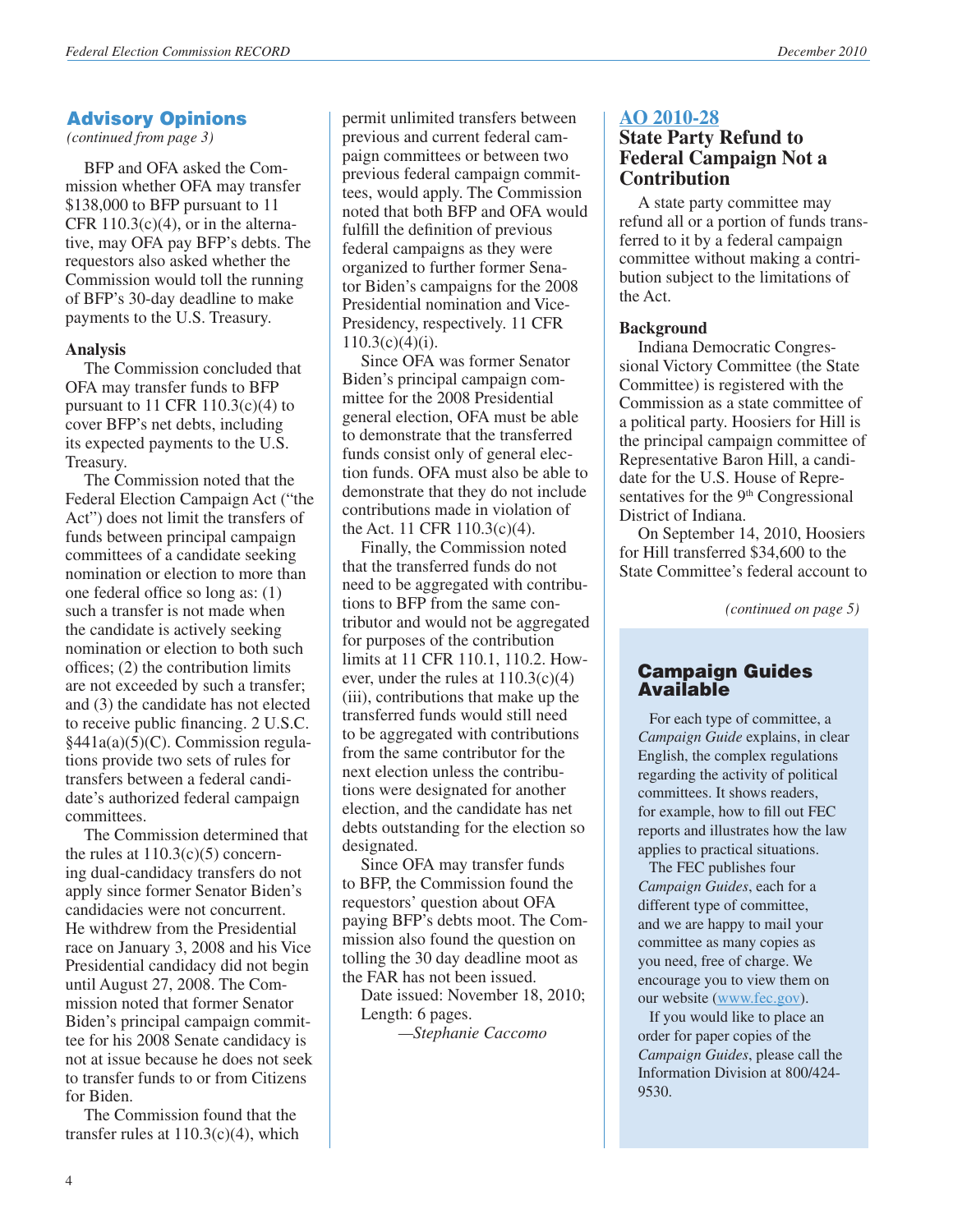#### Advisory Opinions

*(continued from page 4)*

be used for general party projects on behalf of its candidates in connection with the 2010 general election. Because the State Committee will not be engaging in the activities, Hoosiers for Hill requested a full refund of the transfer. The State Committee asks if it may refund all or a portion of the funds transferred to it by Hoosiers for Hill without making a contribution subject to the limitations of the Federal Election Campaign Act (the Act).

#### **Analysis**

A candidate's authorized committee may transfer an unlimited amount of campaign funds to a national, state or local party committee. *See* 2 U.S.C. §439a(a)(4) and 11 CFR 113.2(c). These provisions do not limit the purposes that any transferred funds may be put to, nor do they restrict the amount that may be transferred. Furthermore, such transfers are not subject to the contribution limitations of 2 U.S.C. §441a(a)  $(1)(D)$  or 11 CFR 110.1(c)(5).

Although the Act and Commission regulations provide for the refund of a contribution, the Commission acknowledged that the regulations do not address the specific question presented here. *See*  2 U.S.C. §434(b)(4)(F), 2 U.S.C. §434(b)(5)(E), 11 CFR 103.3(b). Instead, the Commission cited two advisory opinions where it previously held that a refund could be made notwithstanding the fact that the amount of the refund would exceed the applicable contribution limits. In Advisory Opinion 2002-08, the Commission permitted a state exploratory committee to refund \$700,500 to the federal candidate's principal campaign committee. It concluded that the refund was permissible because the federal committee raised the funds within the limits and prohibitions of the Act, and the state committee kept the funds in a segregated account

and had not commingled the funds with nonfederal funds. In Advisory Opinion 1995-43, the Commission determined that a refund by a law firm of \$150,000 in legal fees that were paid by a federal candidate would not be a contribution to the candidate because the scope of the services to be provided by the law firm had been "materially altered" from those originally contemplated by the parties.

In this case, the Commission found that Hoosiers for Hill transferred the funds from its federal account to the State Committee's federal account, and determined that the transferred funds had not been commingled with nonfederal funds. The Commission also concluded that the transfer was made with the understanding that the State Committee would undertake certain activities that it did not, which materially altered the circumstances justifying the transfer. Finally, the Commission concluded that, since the transfer occurred just weeks before the committees requested an advisory opinion and well within the 30- and 60-day deadlines for refunding contributions under 11 CFR 103.3(b), the parties were seeking a refund rather than making a contribution subject to the Act.

If the State Committee decides to refund the transferred funds to Hoosiers for Hill, the Commission advised the State Committee and Hoosiers for Hill to maintain appropriate documentation of the transaction and to disclose the refund in their reports. Since the reporting forms do not have a method for reporting the specific refund here, the Commission advised the State Committee to report its refund to Hoosiers for Hill on Form 3X, Schedule B, Line 28c. Hoosiers for Hill should report the receipt of the refund on Form 3, Schedule A, Line

15. The committees should also include memo text in their reports explaining the circumstances of the refund.

Date Issued: October 27, 2010; Length: 4 pages. *—Zainab Smith*

### **[Advisory Opinion Requests](http://saos.fec.gov/saos/searchao)**

#### **AOR 2010-29**

Recognizing the Working Families Party of Oregon as the state committee of a political party (Working Families Party of Oregon, October 25, 2010)

#### **AOR 2010-30**

Sale of e-mail lists by  $501(c)(4)$ organization to federal candidates, party committees and political committees (Citizens United, November 1, 2010)

#### Back Issues of the Record Available on the Internet

 This issue of the *Record* and all other issues of the *Record* starting with January 1987 are available on the FEC website as PDF files. Visit the FEC website at [http://](http://www.fec.gov/pages/record.shtml) [www.fec.gov/pages/record.shtml](http://www.fec.gov/pages/record.shtml) to find monthly *Record* issues.

 The website also provides copies of the *Annual Record Index* for each completed year of the *Record*, dating back to 1987. The *Annual Record Index* list *Record* articles for each year by topic, type of Commission action and, in the case of advisory opinions, the names of individuals requesting Commission action.

You will need Adobe® Acrobat® Reader software to view the publication. The FEC's website has a link that will take you to Adobe's website, where you can download the latest version of the software for free.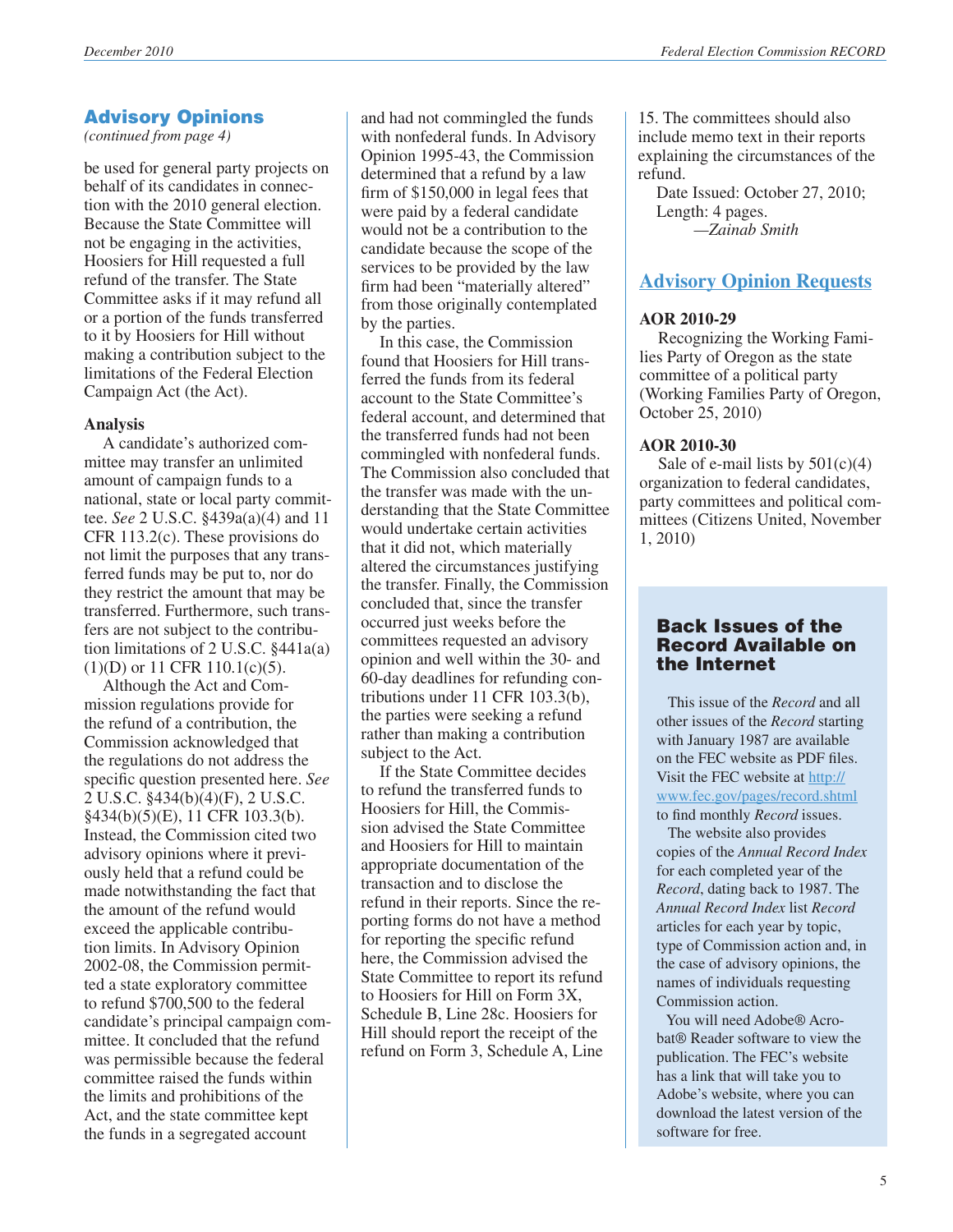# **Outreach**

#### **FEC to Host Reporting and E-Filing Workshops for the 2010 Year-End Report**

On January 12, 2011, the Commission will host roundtable workshops on reporting and electronic filing for the 2010 Year-End Report. The reporting sessions will address common filing problems and provide answers to questions committees may have as they prepare to file their financial reports. The electronic filing sessions will provide hands-on instruction for committees that use the Commission's FECFile software and will address questions filers may have concerning electronic filing. Attendance is limited to 50 people per reporting workshop and 16 people per electronic filing workshop; the registration fee is \$25 per workshop. The registration form is available on the FEC's web site at

#### Roundtable **Schedule**

**Year-End Reporting Workshops** January 12, 2011 FEC Headquarters

*Reporting for PACs and Party Committees* 9:30 a.m. - 11:00 a.m.

*FECFile and E-Filing for Candidate Committees* 9:30 a.m. - 11:00 a.m.

*Reporting for Candidate Committees* 1:00 p.m. - 2:30 p.m.

*FECFile and E-Filing for PACs and Party Committees* 1:00 p.m. - 2:30 p.m.

[http://www.fec.gov/info/outreach.](http://www.fec.gov/info/outreach.shtml#roundtables) [shtml#roundtables](http://www.fec.gov/info/outreach.shtml#roundtables) and from Faxline, the FEC's automated fax system (202/501-3413, request document 590). For more information, please call the Information Division at 800/424-9530, or locally at 202/694- 1100.

*—Kathy Carothers*

# **Index**

The first number in each citation refers to the numeric month of the 2010 *Record* issue in which the article appeared. The second number, following the colon, indicates the page number in that issue. For example, "1:4" means that the article is in the January issue on page four.

#### **Advisory Opinions**

- 2009-29: Membership organization may establish SSF without vote of its membership, 2:4
- 2009-30: Trade association corporate members may use treasury funds to assist their SSFs, 3:9
- 2009-31: Employees may use credits to make contributions to SSF, 3:10
- 2009-32: Proposed sale of art on behalf of committees is not a contribution, 3:10
- 2010-01: State party activity on behalf of presumptive nominee, 4:10
- 2010-02: State party committee may use nonfederal funds to purchase office building, 4:11
- 2010-03: Members of Congress may solicit nonfederal funds for redistricting trust, 6:1
- 2010-04: Determining composition of corporation's restricted class, 6:3
- 2010-05: Sale of ad time on a foreign-owned television station, 7:1
- 2010-06: Political affinity accounts for revenue-generating web platform, 7:3
- 2010-07: Members of Congress may solicit funds for state ballot measure, 7:5
- 2010-08: Film production, distribution costs qualify for press exemption, 7:6
- 2010-09: Corporate sponsored IEonly committee may solicit and accept unlimited individual contributions, 8:1
- 2010-10: Attribution of independent expenditures, 8:3
- 2010-11: Contributions to an independent expenditure committee, 8:4
- 2010-12: Payroll deduction from directors' compensation for voluntary SSF contributions, 9:1
- 2010-13: Libertarian Party of Florida qualifies as state party committee, 9:2
- 2010-14: Using recount funds to pay for recount expenses before election day, 10:7
- 2010-15: Candidate may receive refund from his committee, 10:9
- 2010-16: SSF of corporate-owned LLC, 11:1
- 2010-17: Undesignated contributions may be applied to general or special election, 11:4
- 2010-18: Use of recount funds from prior election cycle, 11:5
- 2010-19: Disclaimers on Internet text ads, 11:6
- 2010-21: Corporate affinity program for purchase of used mobile phones, 11:7
- 2010-22: Connecticut Working Families Party qualifies as state party committee, 12:1
- 2010-26: Campaign funds may be used for moving-related storage costs, 12:3
- 2010-27: Transfers between authorized committees, 12:3
- 2010-28: State party refund to federal campaign not a contribution, 12:4

#### **Commission**

- Commission statement on Citizens United v. FEC, 3:1
- FEC Elects Chairman and Vice Chair for 2010, 1:1
- FEC Introduces new compliance map, 2:2